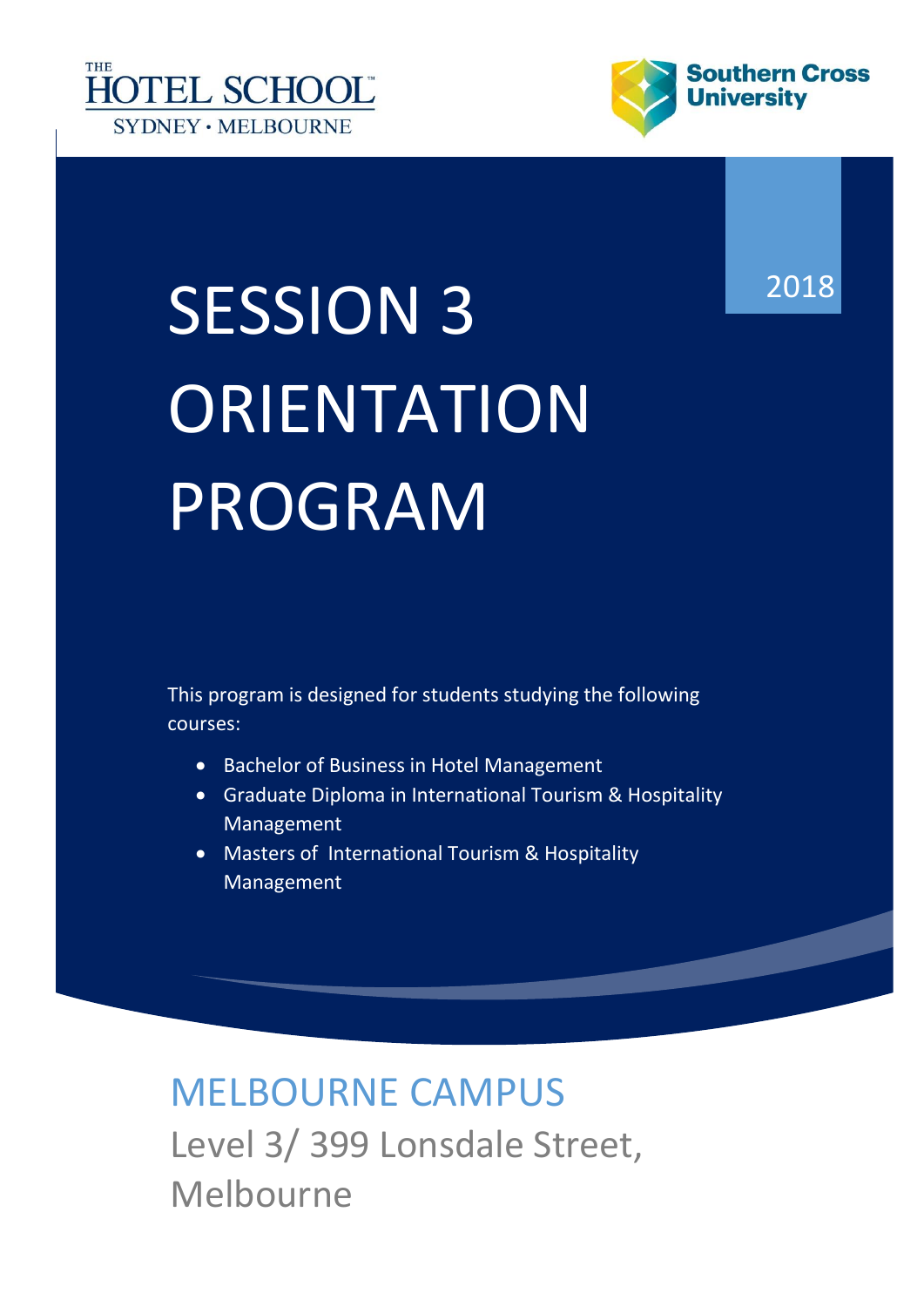

**SYDNEY · MELBOURNE** 



*ORIENTATION SCHEDULE SESSION 3, 2018*

### *DAY 1 – WEDNESDAY 24 OCTOBER*

| <b>TIME</b>                                                                                                 | <b>LOCATION</b>     | <b>ACTIVITY</b>                                                                                                                                                                                                                                                                                                                            |                           |  |
|-------------------------------------------------------------------------------------------------------------|---------------------|--------------------------------------------------------------------------------------------------------------------------------------------------------------------------------------------------------------------------------------------------------------------------------------------------------------------------------------------|---------------------------|--|
| 9.30-10.00am                                                                                                | Foyer               | Check- in Registration                                                                                                                                                                                                                                                                                                                     |                           |  |
|                                                                                                             |                     | International students - Must present your passport to register your attendance at<br>orientation. This is very important!! We will also require a copy of your CoE via email<br><b>Domestic students</b> - Don't forget your Tax file number if applying for FEE Help.<br>Collect your orientation bag<br>Enjoy a tea/coffee refreshments |                           |  |
| 10.00-10.30am                                                                                               | Room 3.17           | Welcome from the Campus Manager                                                                                                                                                                                                                                                                                                            | (Francesca Jorio)         |  |
|                                                                                                             |                     | Get to know your Peers                                                                                                                                                                                                                                                                                                                     | (Engagement team)         |  |
| <b>POST GRADUATE STUDENTS</b>                                                                               |                     |                                                                                                                                                                                                                                                                                                                                            |                           |  |
| 10.30-11.15am                                                                                               | <b>Room 3.04</b>    | Your course and academic study                                                                                                                                                                                                                                                                                                             | (Academic team)           |  |
| 11.15-12.00pm                                                                                               | <b>Room 3.04</b>    | Study plan & timetable                                                                                                                                                                                                                                                                                                                     | (Academic Administration) |  |
| <b>UNDER GRADUATE STUDENTS</b>                                                                              |                     |                                                                                                                                                                                                                                                                                                                                            |                           |  |
| 10.30-11.15am                                                                                               | <b>Room 3.17</b>    | Study plan & timetable                                                                                                                                                                                                                                                                                                                     | (Academic Administration) |  |
| 11.15-12.00pm                                                                                               | <b>Room 3.17</b>    | Your course and academic study                                                                                                                                                                                                                                                                                                             | (Academic team)           |  |
| 12.00-12.30pm                                                                                               | Room 3.17           | <b>Student Welfare</b>                                                                                                                                                                                                                                                                                                                     | (Dr Susan Fletcher)       |  |
|                                                                                                             |                     | Skills for Life learning<br>$\bullet$                                                                                                                                                                                                                                                                                                      |                           |  |
|                                                                                                             |                     | Counselling                                                                                                                                                                                                                                                                                                                                |                           |  |
|                                                                                                             |                     | 12.30-1.00 LUNCH served Room 3.06                                                                                                                                                                                                                                                                                                          |                           |  |
| During Lunchtime Student ID photos will be taken in the Boardroom (students will be called in small groups) |                     |                                                                                                                                                                                                                                                                                                                                            |                           |  |
| 1.00-1.45pm                                                                                                 | <b>Room 3.04</b>    | <b>Career Essentials #1</b>                                                                                                                                                                                                                                                                                                                | (PLC Consultant)          |  |
|                                                                                                             |                     | Building and managing your Personal Brand<br>$\bullet$                                                                                                                                                                                                                                                                                     |                           |  |
| 1.45-2.15pm                                                                                                 | Room 3.17           | <b>Water Safety</b>                                                                                                                                                                                                                                                                                                                        | (Lifesaving Victoria)     |  |
| 2.15-3.30pm                                                                                                 | <b>Room 3.17</b>    | <b>Introduction to Career Services &amp; WIL</b>                                                                                                                                                                                                                                                                                           | (PLC Consultant)          |  |
| 3.30-4.15pm                                                                                                 | Room 3.17           | Visa & international Information - INTERNATIONAL STUDENTS                                                                                                                                                                                                                                                                                  | (Campus Manager)          |  |
|                                                                                                             |                     | • Student visa rules & regulations                                                                                                                                                                                                                                                                                                         |                           |  |
| 3.30-4.00pm                                                                                                 | <b>Computer Lab</b> | <b>Enrolment session - DOMESTIC STUDENTS</b>                                                                                                                                                                                                                                                                                               | (Student Services)        |  |
|                                                                                                             |                     | Unit enrolment & Fee help<br>$\bullet$                                                                                                                                                                                                                                                                                                     |                           |  |

#### *Attendance at Day 1 & 2 is compulsory for all students*

**SYDNEY CAMPUS** 60 Phillip Street<br>Sydney NSW 2000, Australia<br>P: +61 2 8249 3200 E: hotelschool@scu.edu.au

**MELBOURNE CAMPUS** Level 3, 399 Lonsdale Street<br>Melbourne VIC 3000, Australia<br>P: +61 3 9601 3400 E: hotelschool@scu.edu.au

A unique partnership between



HOTELSCHOOL.SCU.EDU.AU